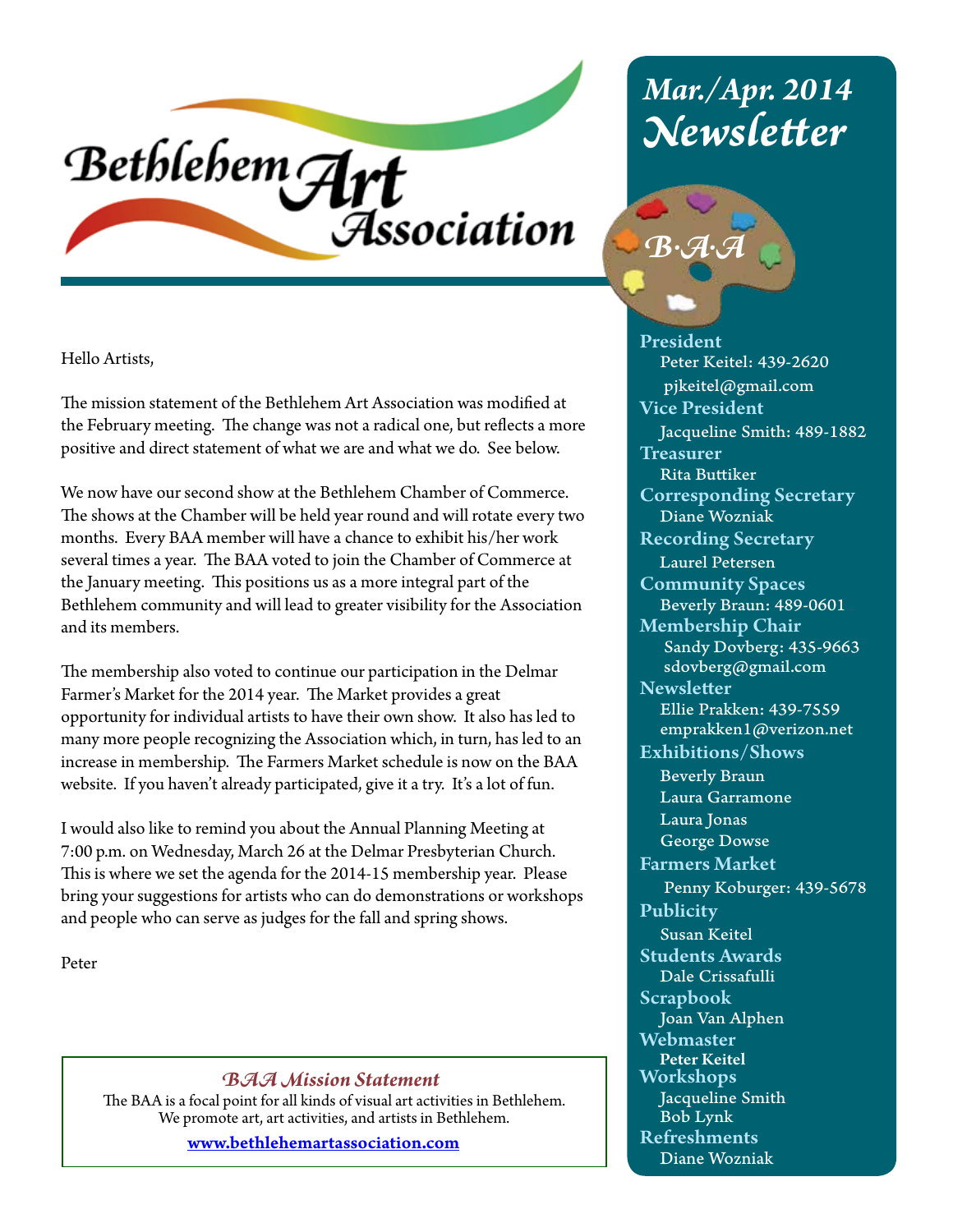

### **Thursday, March 20 John Williams Critique of Members' Work**

### *Bring two pieces of your work to the March monthly meeting for the annual critique of members' work.*

Returning again this year to perform the critique will be John Williams, a local oil painter who lives in East Berne. John has taught an oil painting course for the Continuing Education Program of the Bethlehem Central School District for more than three decades.

### **Spring Workshop – Saturday April 12 with Peg Foley**

9:30 a.m. to 4:00 p.m. Delmar Presbyterian Church To sign up call Bob Lynk (439-3948) or Jacqueline Smith (489-1882)

\$30 for members and \$40 for non-members Please go to the Opportunity for Artists page of the BAA website for a detailed description of the workshop and a materials list.

Peg Foley is a fiber artist/printmaker and art educator from Schenectady. She uses photo etching and photo screen-printing processes to create mixed media works which incorporate fabrics and a variety of fibers.



### **Thursday, April 17 Laurel Petersen ~ Creating and Self-publishing your own book**



Laurel-McKinstry Peterser

Unfortunately due to health reasons, George Dugan will be unable to present at our April meeting. Laurel Petersen has offered to do a presentation on how to create and selfpublish your own book using Microsoft Word and one of the more popular Independent Publishing vendors - Createspace. Laurel has created two self-published children's books and has worked in the printing/publishing industry for over 25 years.

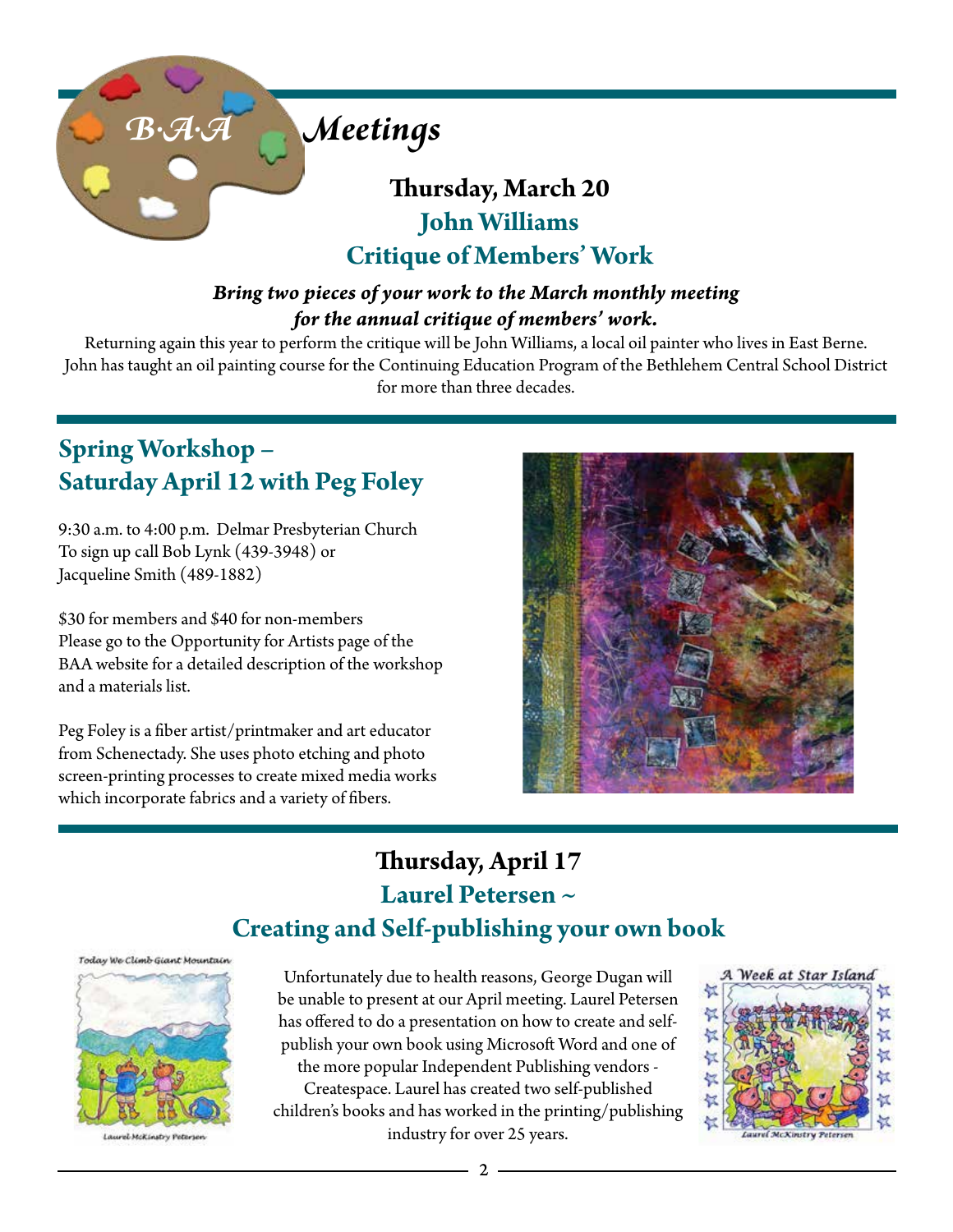

*Joan Van Alphen's* work will be on display at the Four Corners Luncheonette in Delmar throughout the month of March. She favors acrylics, but the display of approximately twenty paintings will include a few watercolors and oils.

*George Dowse* has ten paintings on display at the Legislative Office Building, Albany, in the offices of Assemblywoman Patricia Fahey. The paintings will be there through the 2014 legislative session.

http://blog.timesunion.com/fahy/new-art-work-displayed-in-my-office/121/



*Sandy Dovberg*  is participating in a juried group exhibition at Southern Vermont Arts Center, March 1-23 with opening reception on March 1 from 2-4pm.

*Buerle Home, Renssealerville*

RENSSELAERVILLE AND MORE 17 Watercolour Paintings 10 Giclee Prints by BOB LYNK at the Carey Center for Global Good Guggenheim Pavilion 63 Huyck Road Rensselaerville, New York 12147 518.797-5100 February 21 – March 31 Monday – Friday, 9 a.m. – 4 p.m. Reception Sunday, March 9, 2 p.m. – 4 p.m.

*Silent Spring*

*Kevin Kuhne* will be having a show of Capital Region watercolors at the Center Gallery @ the Commons in Clifton Park. It will run from Wed March 12 to Sunday April 27"



*Sandra Orris* will have *Cedar Waxwings* in the Nature Art exhibit at the Thacher Park Nature Center from March 8 - March 28. The reception is March 8 from 1-4pm.

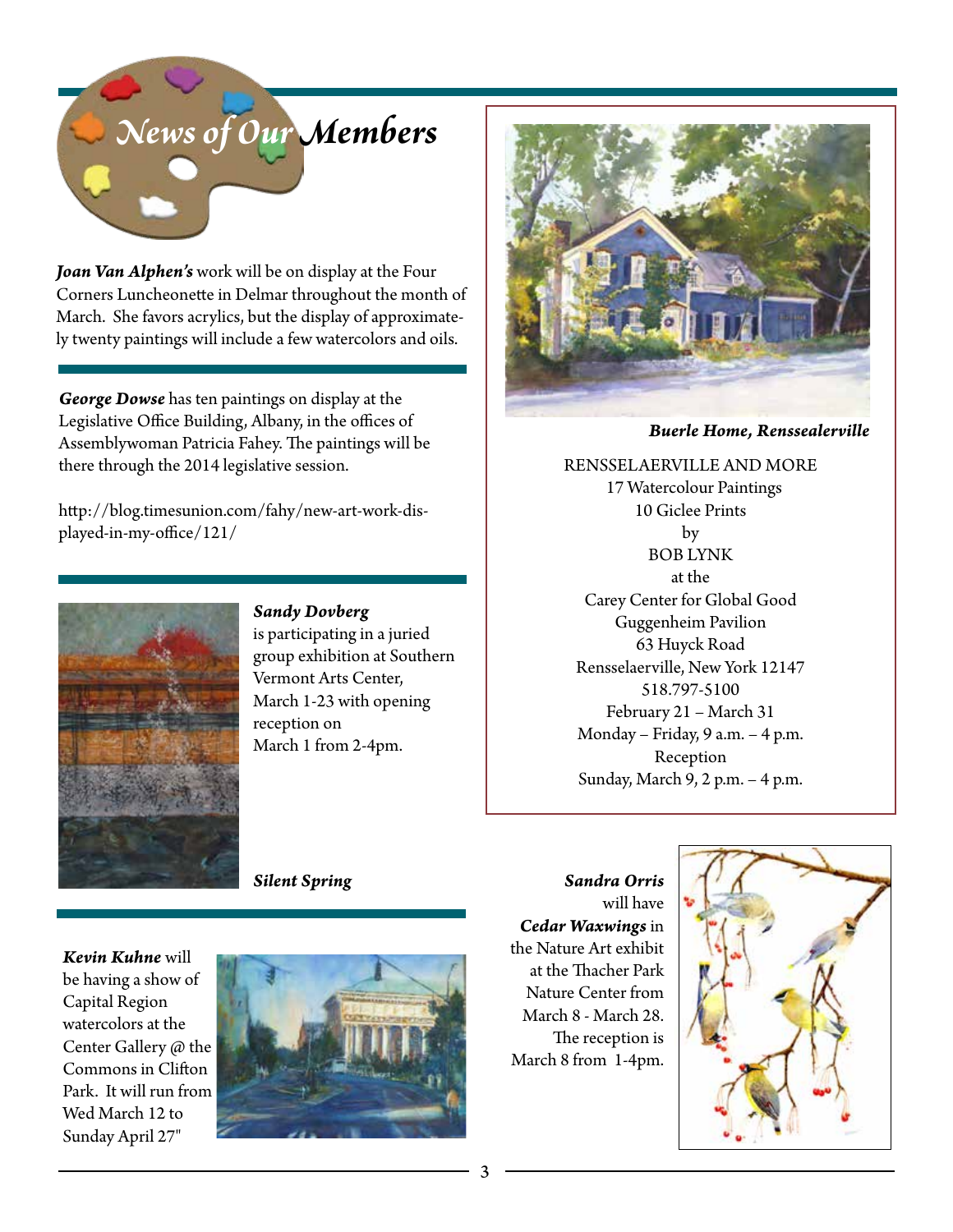

### **Help Wanted !**

Volunteers are needed for several jobs. Here's a list with short descriptions of what each job involves. Call Peter Keitel for more information.

#### *Jobs:*

#### *1. Coordinator of Town Hall Show 2.Coordinator of Bethlehem Chamber of Commerce shows*

 *Description*: Keep lists of who has signed up for show. E-mail instructions on hanging and takedown. Help with Town Hall hanging.

#### *Job: Research how the BAA could become a Tax Exempt Organization including the pros and cons of doing so.*

 *Description:* Nice job for someone who likes a bit or research and fact-finding.

#### *Job: Web Assistant*

 *Description:* Maintain "Where to see BAA Artists" page of the website. Helps to be familiar with iPage/Weebly.

#### *Job: Purchasing Agent for Canopy*

 *Description:* The BAA is considering purchasing a canopy in order to allow more people to participate in the Farmers Market. Need someone to research options and make a recommendation.



*Vosburgh Marsh by Jim Cramer*

### **Scholarship Raffle**

 There are still plenty of tickets left for the BAA scholarship raffle. A reminder that raffle ticket holders are not restricted to BAA members. Feel free to sell them to relatives, friends, neighbors, etc. They also make thoughtful little gifts and offer a much greater chance of winning than lottery tickets do. An easy link that can be used to print tickets can be found on the News page of the BAA website. Completed tickets, along with a check (made out to BAA) for the total amount should be mailed to:

> Laura Jonas 29 Dover Drive Delmar, NY 12054

Laura will keep a list of ticket buyers. Once 100 tickets are received, any additional tickets and payments will be returned, and the drawing will be held.

| Prize: Oil painting "Vosburgh Marsh" by Jim Cramer<br>\$5.00 per ticket | <b>Bethlehem Art Association Scholarship Raffle</b><br>Prize: Oil painting "Vosburgh Marsh" by Jim Cramer<br>\$5.00 per ticket |
|-------------------------------------------------------------------------|--------------------------------------------------------------------------------------------------------------------------------|
| <b>Name</b>                                                             | <b>Name</b>                                                                                                                    |
| <b>Address</b>                                                          | <b>Address</b>                                                                                                                 |
| <b>Phone</b>                                                            | <b>Phone</b>                                                                                                                   |

4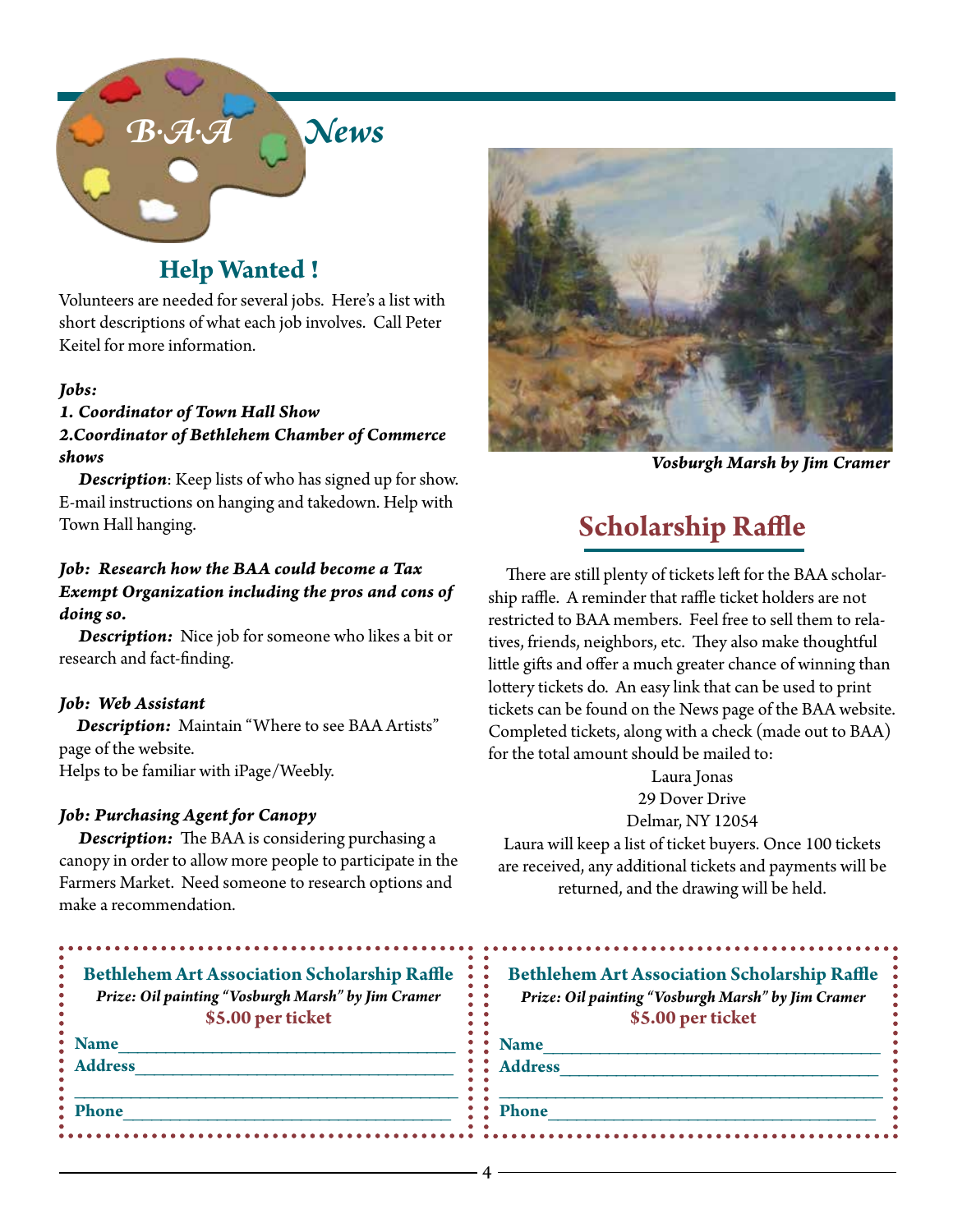# *B.A.A Meeting Recaps and More News*

*Peter Keitel's "Pear Pile"* was chosen for the Columbia County Council on the Arts Still Life Show that runs until March 14 in Hudson, N.Y.





### **Beverly Saunders**

gave a pastel presentation at the February meeting. She began by showing a number of slides of her previous work that demonstrated her loose Impressionistic style as well as her growth as an artist. Beverly has been commissioned a number of times and specializes in portraits, including animals, people and houses. Beverly showed how she begins a pastel painting with charcoal and then works in the color.





Michael typically creates portraits of blues and jazz musicians with used and found materials. At the meeting Michael began with a piece of recycled wood and used white acrylic paint to paint the portrait image. He then used the Dremel Tool to grind away portions of the surface to expose the underlying grain of the wood.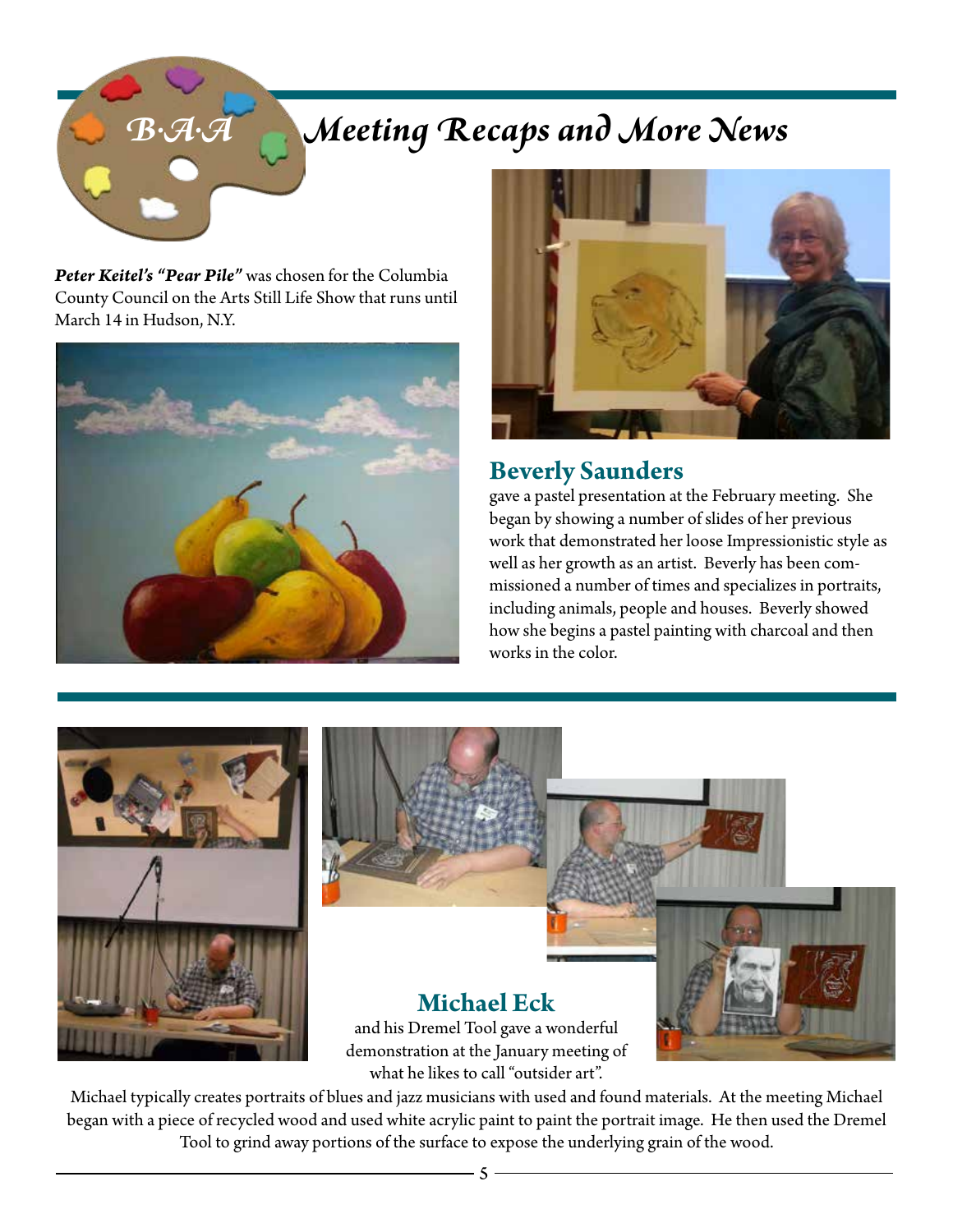### **B.A.A Spring Show ~May 2~May<sup>30</sup>**

Entry Date: Friday. May 2, 3-5:30 p.m. Take Down: Friday, May 30, by 6:30 p.m.

#### **SHOW RULES** –

This is a juried and judged show. The juror, Chris DeMarco, will select about 45 entries for exhibition and determine which works receive awards. The selections will be those of the juror. When entries are not selected for display, members are called and asked to pick up their work before the library closes at 9:00PM. Be aware that it is possible neither of your pieces could be chosen.

1. Each work (up to two per member) must be submitted **Friday, May 2, between 3:00 p.m. and 5:30 p.m**. in the Community Room of the Bethlehem Public Library.

The entry fee will be **\$6.00 per work, for up to two works.**

- 2. Paintings must be properly framed and wired for hanging with eye screws. Wire must be placed no further than 1/3 of the distance from the top of the painting. Clip frames will not be accepted. Watercolors should have mats as well as frames. Canvas may be hung unframed if the sides are painted and the staples do not show.
- 3. All works must be original. No prints or copies will be accepted.
- 4. If a work has won an award in a previous BAA show, it may not be entered again.
- 5. Paint, especially oil, must be totally dry.
- 6. Ribbons will be awarded as follows: Best in Show, First Place, Second Place, Third Place, and three Honorable Mentions. The Show Committee reserves the right to reject any painting or work that does not meet the specifications or is determined to be of unsuitable subject matter.

**RECEPTION** – **Thursday May 15, at 6:45PM**. Come and bring refreshments to share and walk through our show with comments from our judge, Chris DeMarco, regarding art works on display. Ribbons will be awarded.

**PICK-UP** – **The show will end on Friday, May 30. All entres must be retrieved by 6:30PM**. (**NO EXCEPTIONS)**  If unable to do so, you must make arrangements for pick-up with another BAA member. The library cannot be held responsible.

#### **JUROR**

Our juror will be Chris DeMarco. Chris is an artist/ photographer in the Hudson Valley region and an adjunct faculty member at the College of Saint Rose. Her works have been shown in regional exhibits and various galleries in the Hudson Valley. She has recently received "artist of the year award" from the Albany Center Gallery. Chris is the owner of the National Upholstering Design Studio/ Gallery in Albany

Through American Frame Corporation's Alliance Program, BAA members receive 5% off on the purchases of American Frame Products. When you call or email an order, please use our code: ALLIANCE13\_5% americanframe.com 1-888-628-3833 M-F 8:30AM-5:30PM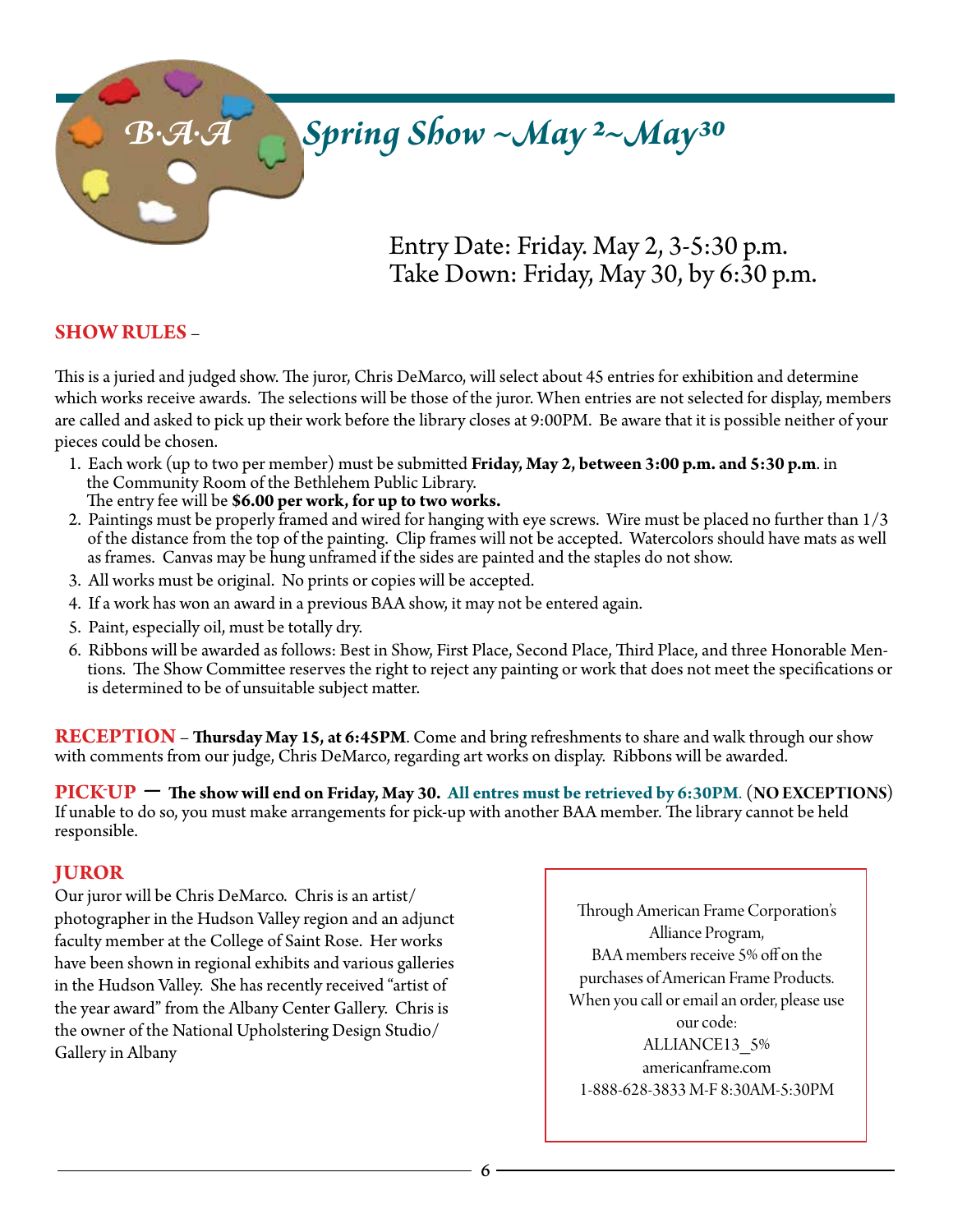

**Important:** Print legibly. Fill out two (2) labels for each entry. Attach one label to the back of the painting/photograph on the upper left side. Give the second label to the person who accepts the work for the show.

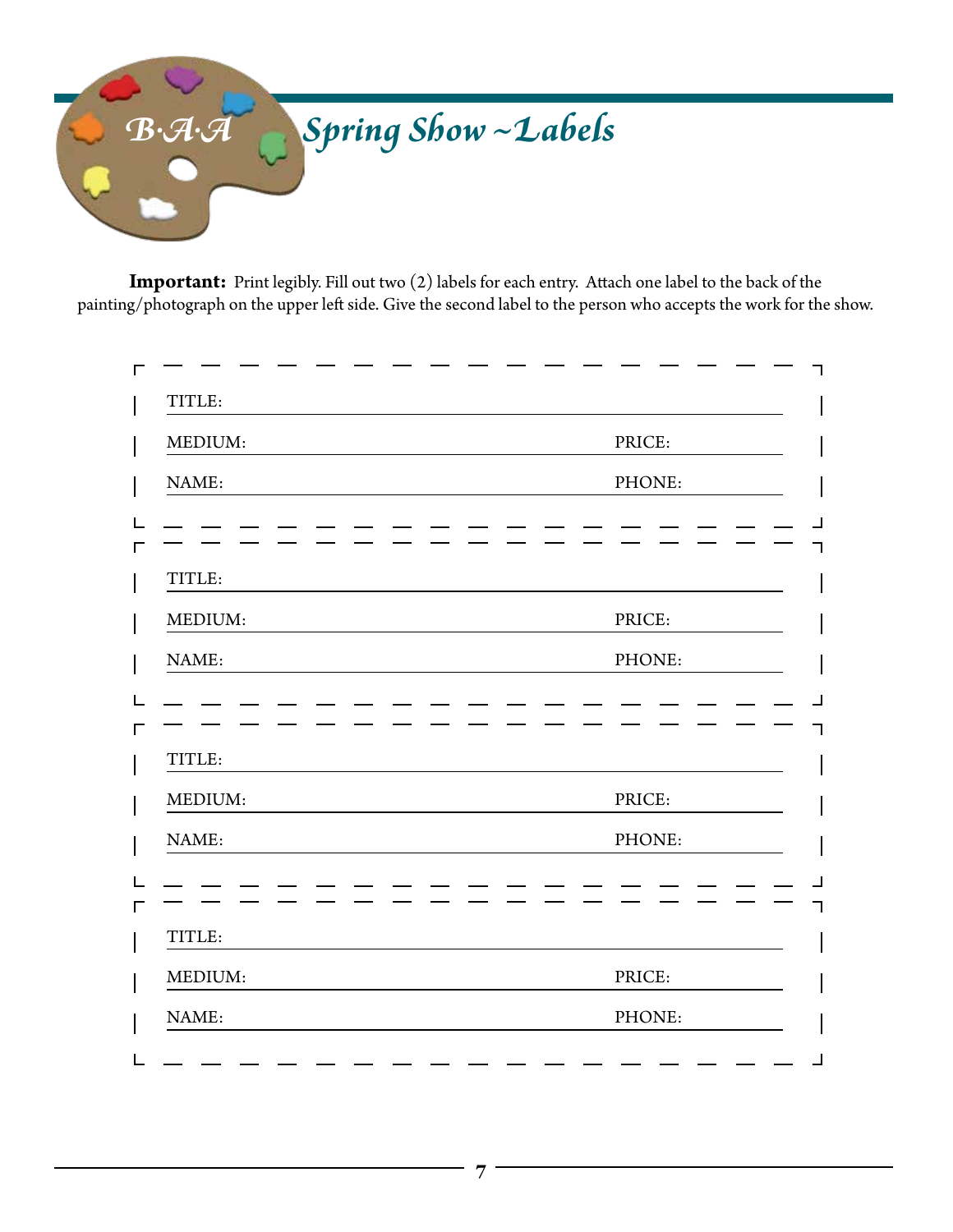### *B.A.A Shows &...*

### **Bethlehem Chamber of Commerce Shows**

The second BAA Member Show will be at the Bethlehem Chamber of Commerce during the months of March and April. The Association will now have year round shows at the Chamber. Every two months a new group of up to 12 artists will have their work on display. If you have not already been in a Chamber Show, you can now sign up for the May/June show by contacting Peter Keitel. Once all members who wish have exhibited their work, the show will be open to second timers.

The Chamber is also willing to sell note cards created by BAA members. The cards must depict a scene in Bethlehem. Contact Peter Keitel if interested.



### **Technical Sessions**

For the past several months the BAA monthly meetings have been preceded by technical sessions on topics other than artwork itself. The first session in December was on Facebook and our BAA Private Group. The January meeting introduced people to PayPal and Square as ways to accept credit cards when making sales. The February subject was about on-line sales through ETSY and personal websites. The March session will be about reviewing and improving the BAA website.

### **Delmar Farmers Market**

The BAA will again participate in the Delmar Farmers Market for the 2014 season. It has been great publicity for individual artists and for the BAA. We continued to get new members who saw us there. Now that we have panels for hanging art, more people should be able to participate. If you can't find or borrow a canopy, you can sign up for one of the indoor sessions in the fall. We are also considering buying a canopy. You can see the schedule on the BAA website. Penny Koburger will begin signing people up at the March meeting for a maximum of two Saturdays. We will open it up for more sign-ups in June.

### **Bethlehem Art Association Group on Facebook**

Eighteen BAA members are now part of the "Bethlehem Art Association" Facebook Group. Members can post art, art supplies for sale or trade, events and exhibits by members, and other information. The first step in joining the group is to join Facebook. Next, enter "Bethlehem Art Association" in the Search Field on the upper left of the page. When the BAA Group comes up, click "Join".

### **Spring Show at Albany Visitors Center**

Another themed show by the BAA will be held this spring in conjunction with the Albany Tulip Festival.

The show will be at the Albany Visitors Center in Quackenbush Square and will be limited to images of tulips, other flowers, or garden scenes. One piece per person can be submitted on Saturday, May 3, 2014 from 10:00am to 1:00pm and take down will be Friday, June 27 from 3:00-5:00pm. Artists must agree that 20% of the sale price will go to the Albany

Visitors Center. Keep busy during the winter. Contact Penny Koburger for additional information (439-5678 or pkoburg@verizon.net).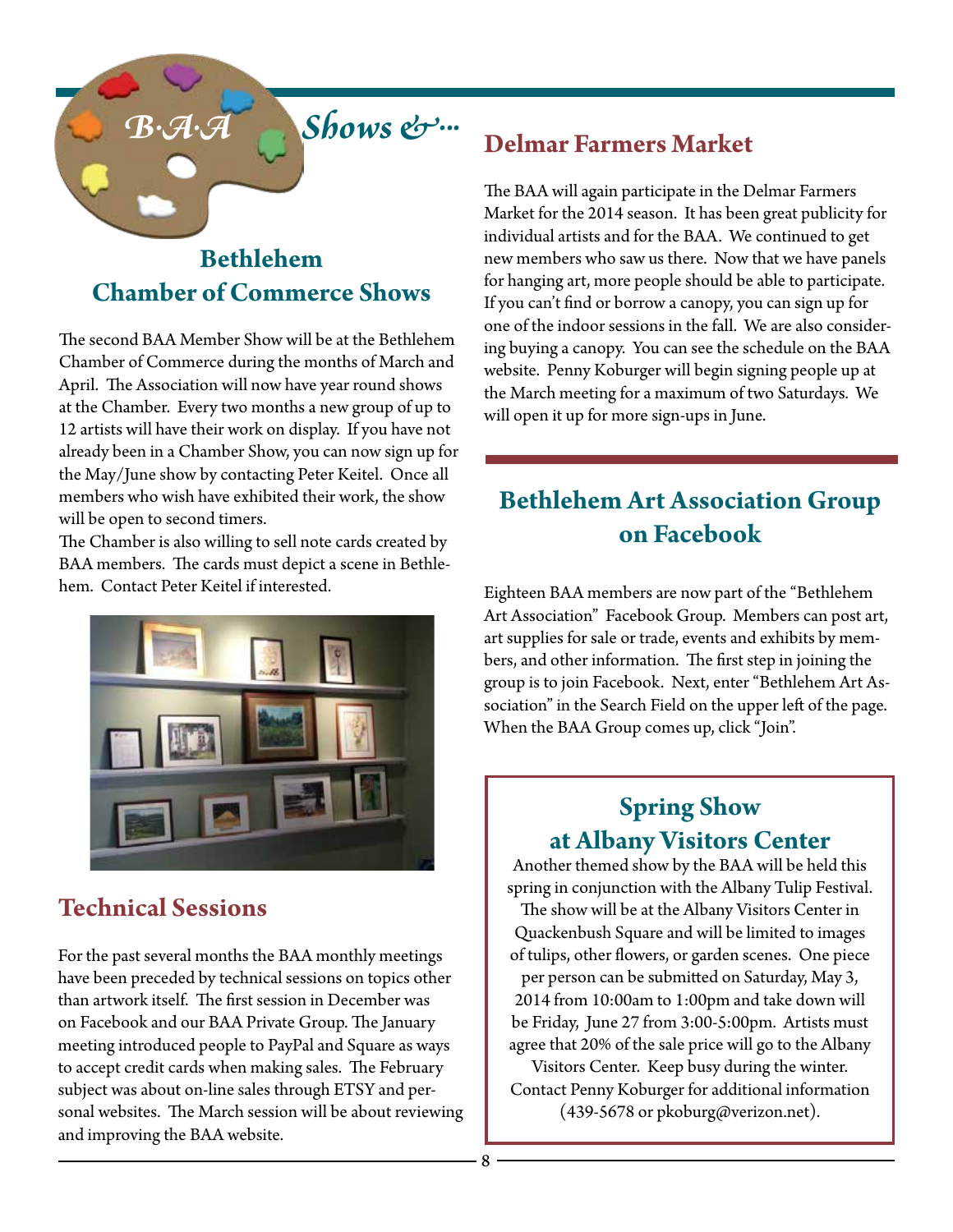

### *BAA Community Exhibit Schedule March 2014 through June 2014*

### **Sign up at a monthly meeting to schedule a showing of your work or contact Bev Braun at 489-0601 or bevbraun@nycap.rr.com**

### VENUES RESERVED FOR BA A MEMBERS

|                                                                 | <b>MAR</b>               | <b>APR</b>                 | <b>MAY</b>  | <b>JUNE</b> |
|-----------------------------------------------------------------|--------------------------|----------------------------|-------------|-------------|
| <b>BONE &amp; JOINT CENTER</b><br>28 hangers (2 halls, 14 each) | <b>OPEN</b>              |                            | <b>OPEN</b> |             |
| FOUR CORNERS LUNCHEONETTE<br>10 hangers - can hold doubles      | <b>JOAN</b><br>VANALPHEN | <b>BEV</b><br><b>BRAUN</b> | <b>OPEN</b> | <b>OPEN</b> |
| THOMAS NICOLLA PHYSICAL<br>THERAPY ASSOCIATES - 9 spaces        | <b>OPEN</b>              |                            | <b>OPEN</b> |             |

### VENUES FREQUENTLY AVAILABLE FOR BAA MEMBERS

### *Capital Bank, Slingerlands Price Chopper Plaza:*

Contact Greg Bruno at 518-694-5625 or email gbruno@capitalbank.com

### *Bethlehem Public Library, Delaware Ave., Delmar:*

Contact Alissa, 439-9314. Ask for the Information desk. Space is available on a 24 month cycle and requests are handled on a first-come-first– serve basis. Early, on the first business day of the month appears, to be the best time to submit requests for one of the two corridors.

#### *Beverwyck Independent Retirement & Assisted Living:*

Contact Jessica Newman, 451-2111. Beverwyck Lane/Autumn Drive, Slingerlands, 15 spaces, availability will vary. Please call.

#### *Greenville Public Library, Rte. 32, Greenville:*

Contact Sean Stewart, 518-966-8205. Two month showings. Space for up to 50 pieces.

### *Ultraviolet Café, 292 Delaware Ave., Albany:*

Contact Annette Nanes at 434-0333 or stop by when at or near the Spectrum Theatre next door to the Ultraviolet Café.

### *Uncommon Grounds Coffee & Bagels, 1235 Western Ave., Albany:*

Contact Jennifer Maher, 885-4857 or 542-1897. Please note that Ms. Maher also arranges exhibits for their Saratoga location on Broadway.

*Voorheesville Public Library:* 51 School Rd., Voorheesville

Contact Lynn Kohler at 765-2791 to schedule a show and reception.

*Bank of Coxsackie, Rte. 81, Greenville:* Contact Rita Buttiker, 518-634-2272

*Green County Bank, Rtes. 32 and 81, Greenville:* Contact Rita Buttiker, 518-634-2272

*Madison Theater Windows:* Contact Lorenz M. Worden, 518-489-0866 http://lorenzworden.wordpress.com